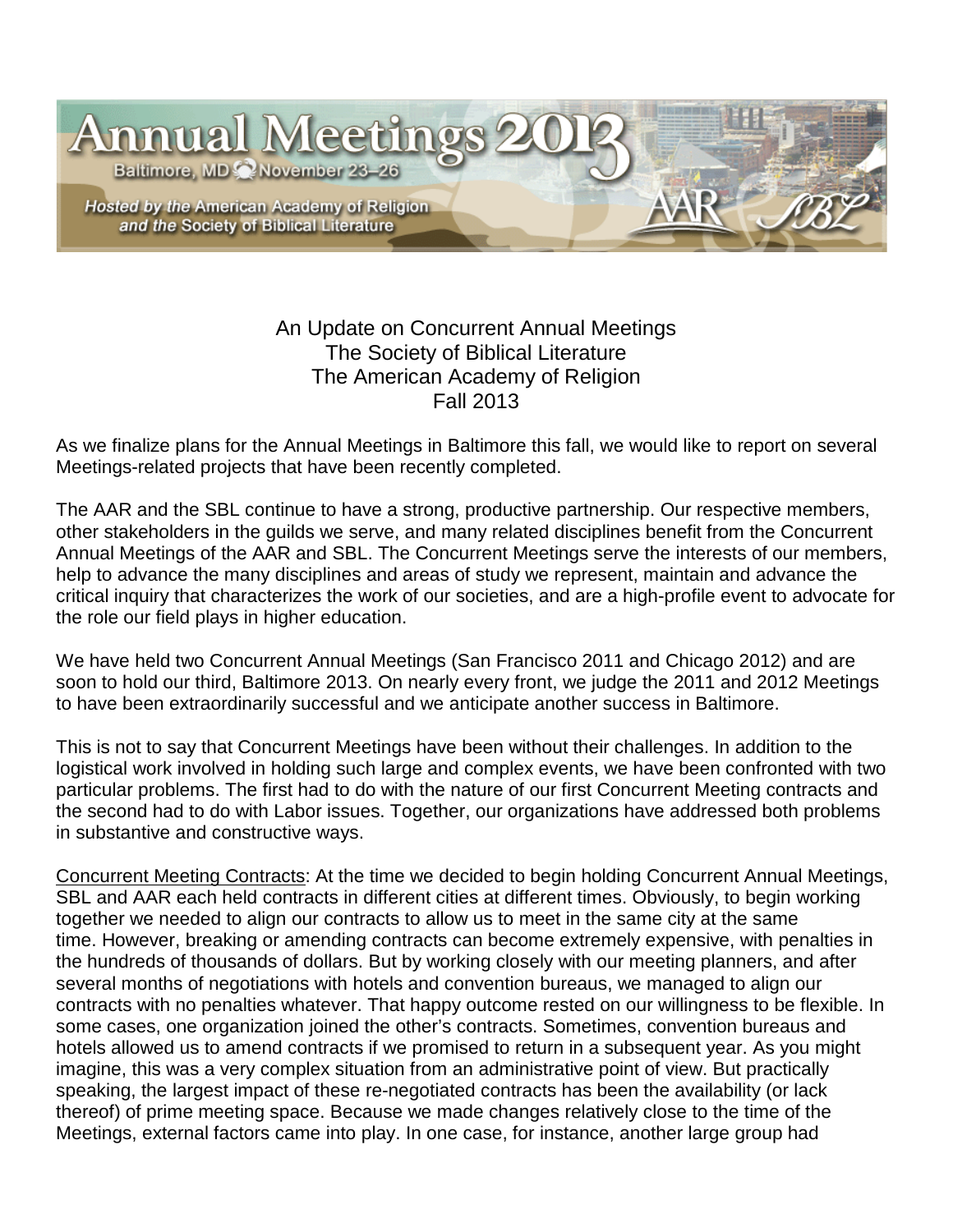contracted a good deal of meeting and sleeping space in our city venue. This meant that our inventory of sleeping and meeting rooms were spread further apart than we might have liked.

We are pleased to report, however, that in 2014 we will begin holding Concurrent Meetings based on an entirely new set of common contracts that we negotiated after we decided to begin meeting concurrently. These contracts are more favorable to us and will allow us more flexibility in our planning and scheduling of space. The new contracts also contain another advantageous feature: by agreeing to book two meetings in some cities, we were able to negotiate excellent rates. Hence, we are going to San Diego in 2014 and 2019, Boston in 2017 and 2020, and San Antonio in 2016 and 2021.

In sum, we feel that the Concurrent Annual Meeting model is not only off to a fine beginning, but that it will continue to serve us well in the years to come.

Labor Issues: Without a doubt, the most vexing challenge of our first Concurrent Meetings had to do with labor issues in hotels in which we had contracted space. In San Francisco in 2011, we faced a situation in which the unions were advocating a boycott of the Hilton. We changed a number of our plans accordingly, and were pleasantly surprised to learn that the Hilton settled with the unions in advance of our Meetings and the boycott was called off. Last year in Chicago the situation was even more troubling. A boycott of the Hyatt properties forced us to change a number of our plans at considerable cost – both in financial terms and in terms of staff time. As we struggled to stage an excellent meeting, it became evident to the leadership of both of our organizations that we needed to address the labor issues head on and craft policies that would guide use in such circumstances, which will doubtless arise again.

With this in mind, the SBL Council and the AAR Board established a Joint Labor Task Force, which met at the Annual Meeting in Chicago (November 18, 2012), at the Luce Center in Atlanta (January 16, 2013), and by final conference call on June 17, 2013. Members included John Kutsko, John Strong, Brian Blount, Carol Newsom, and Dan Schowalter from the SBL and Jack Fitzmier, John Esposito, Warren Frisina, Rebecca Alpert, and David Kim from the AAR. John Esposito, the AAR President, and John Strong, Chair of the SBL Council co-chaired the Task Force. The Task Force developed a number of recommendations and policy initiatives, all of which have been unanimously endorsed by the Board and Council, and we have begun implementation of these decisions. Here is a summary of what we have done:

- 1. **Reaffirmation of a core principle:**The AAR and SBL confirmed their support of workers' rights and the principle and practice of collective bargaining. We recognize that not all union workplaces are preferable to non-union workplaces, but all things being equal and when there is a choice of hotels, our organizations will support union work places.
- 2. **Review of contract language**: Our experiences with labor issues caused us to ask a number of questions about how our contracts were drawn up, and if there were ways we could better protect ourselves from various liabilities. We were especially concerned about our contracts' force majeure language, which is designed to protect us in the event of unforeseeable circumstances that might prevent us from fulfilling a contract. We polled other ACLS organizations for relevant examples of their contract language and consulted at length with an attorney who specializes in this area of law. The process led us to adopt new contract language that we will use in all future contract negotiations. Though it remains to be seen how future negotiations will play out, we firmly believe that the new language provides us greater protection.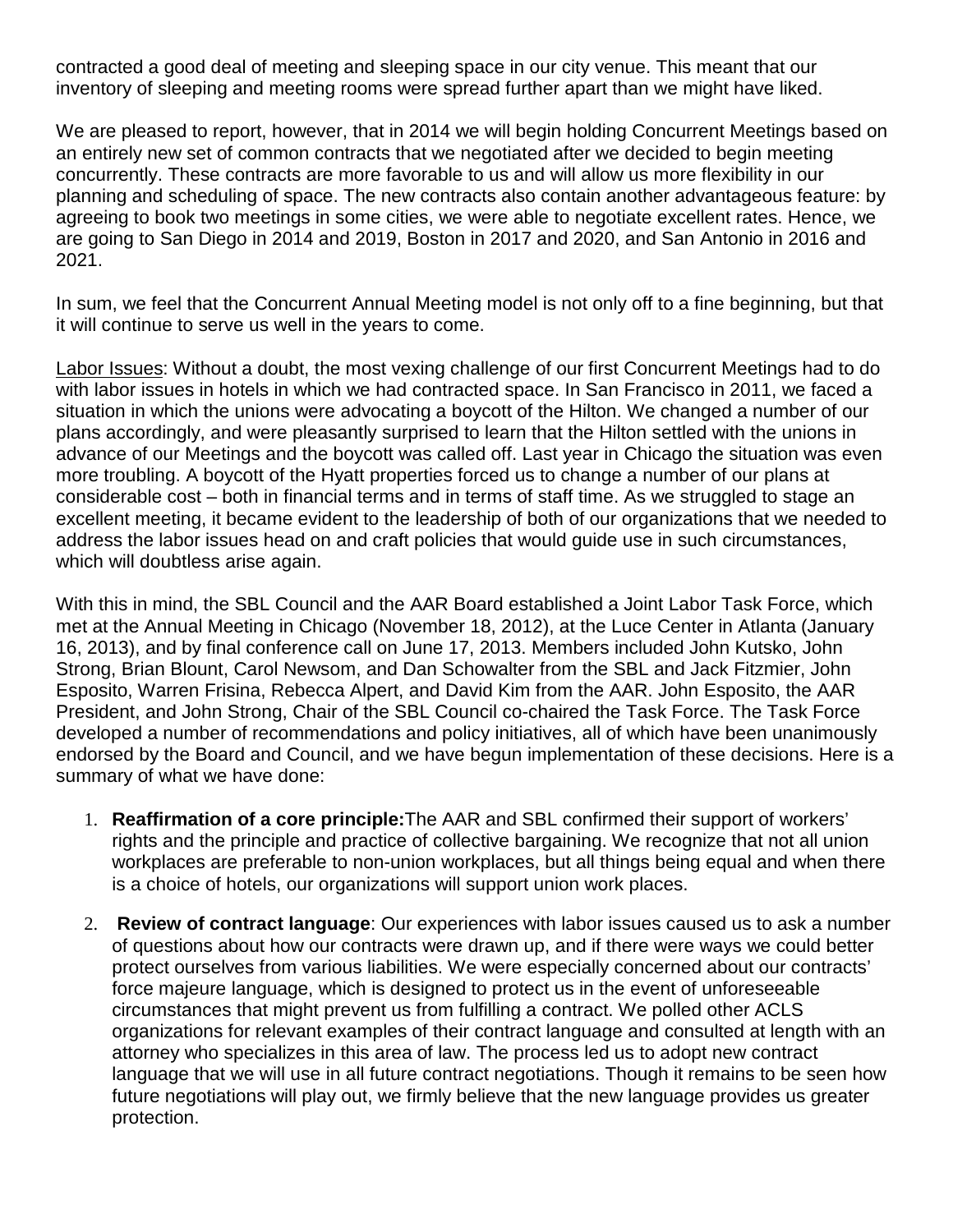3. **Communication with contractual partners:** Just as we have amended our contract language to better protect ourselves, so too we have developed a series of direct questions about the labor situation in the properties we use.

With respect to future contracts with hotels, convention bureaus, and convention centers, we will always affirm our commitments to worker's rights, just labor practices, and collective bargaining. Moreover, we will make it plain that we intend to keep our members informed any labor disputes that might affect our Meetings. Finally, we will pose the following questions as a regular part of our negotiations:

- o Does your hotel employ union workers?
- o Does your hotel have a current labor agreement in place?
- o If so, when does it expire?
- o If it is currently expired, what is the current status of contract talks?
- o Is your hotel under boycott, threat of strike, or strike?
- o If you are under strike or boycott, how are you handling this situation?

With respect to contracts that are currently in place, we will set in motion a yearly review of our existing contracts that will revisit the questions noted above. If we discover that the labor situation in one of our contracted properties has deteriorated, we will alert property management that we are aware of the situation, that we encourage labor negotiations, and we reserve the right to reduce our liability by moving meetings, reducing Food and Beverage minimums, and so forth.

- 4. **Actions to be taken in the event of a labor dispute**: In San Francisco and Chicago, our organizations took actions to reduce our contractual liabilities and to reduce the inconveniences visited on our members. We alerted members as soon as we knew of hotel labor problems, we renegotiated Food and Beverage minimums and attrition penalties, we moved events out of boycotted space, and we rebooked sleeping rooms into non-boycotted properties. These actions helped ameliorate some of the adverse effects of the boycotts, and with this in mind we have developed a list of similarly defensive actions that we will automatically take when we learn of labor disputes at contracted properties.
- 5. **Development of a detailed contingency plan:** Not only have we prescribed the actions we will take when facing a labor dispute, but we have also begun work on a robust worst-case scenario plan. Our Conference Meeting Committee, which is made up of AAR and SBL staff members, will soon complete a plan that will be followed – not in the event of a boycott or dispute – but in the case of a strike, walkout, or natural disaster that causes us to consider moving or canceling a Meeting.
- 6. **Protection of members in overbooked situations:**With Meetings of our size and complexity, our hotels are sometimes overbooked, and our members are sometimes moved from the hotel at which they have a reservation to another property. Given the size of our room blocks, we cannot do a great deal to prevent this phenomenon. However, we do not want our members to be moved to labor-disputed properties. We will add this protection to our contracts to better protect our members.
- 7. **Revisit our Letter of Agreement:** A formal Letter of Agreement governs our Concurrent Meetings. Our plan has been to do yearly evaluations of our Meetings (we have done so) and to conduct a comprehensive review after three years of Concurrent Meetings (that is, after the Baltimore Meetings). The contract and labor challenges we faced in 2011 and 2012, however,